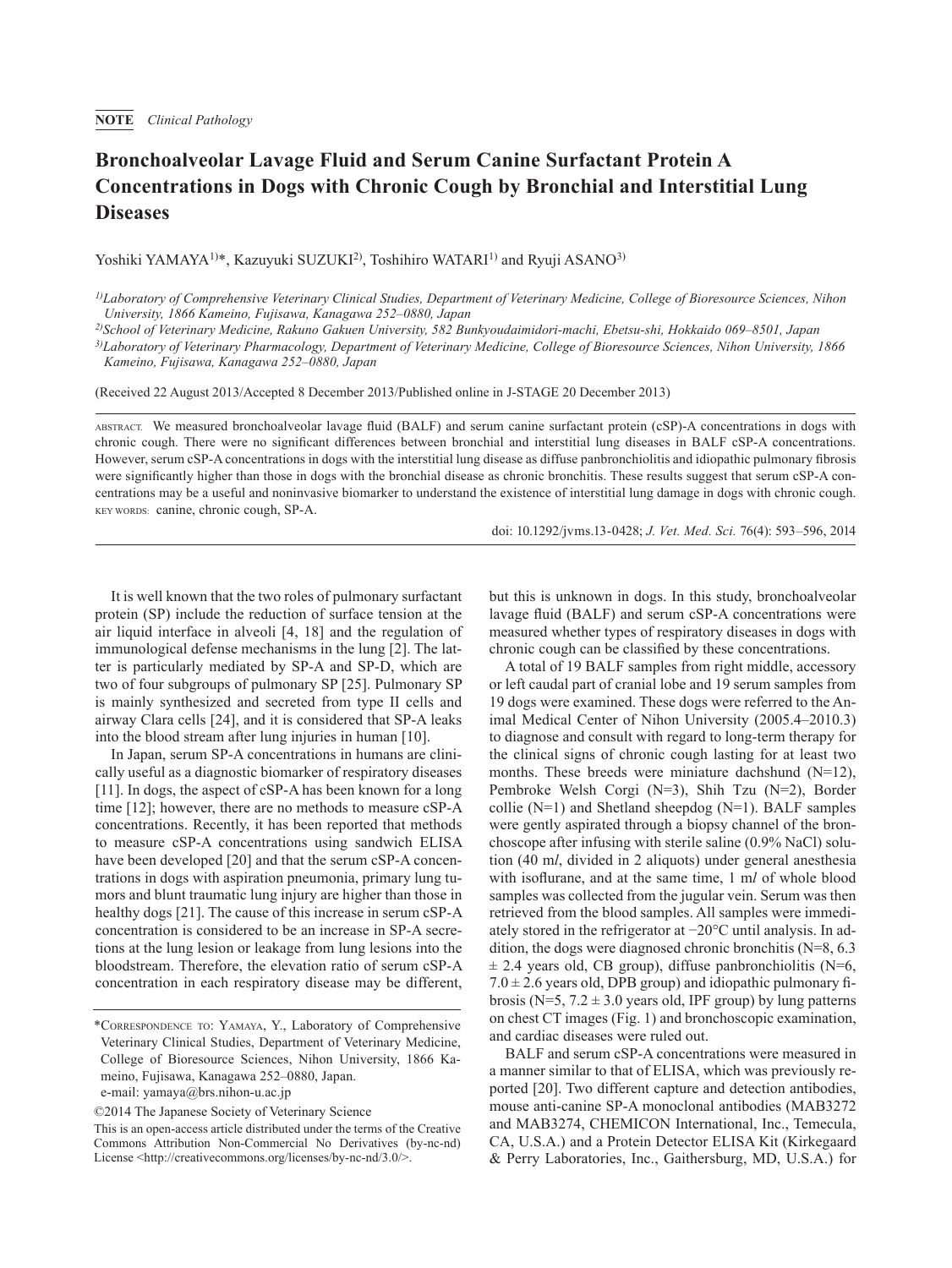

Fig. 1. Examples of three lung patterns on CT imaging. A: bronchial pattern in chronic bronchitis; B: interstitial pattern by diffuse granular shadows in diffuse panbronchiolitis; C: interstitial pattern by ground glass opacity with septal thickening in idiopathic pulmonary fibrosis.

a two-site sandwich ELISA were used. A standard curve was prepared using purified cSP-A [8, [13](#page-2-6)] from stocked BALF samples of clinically healthy dogs, which were used in a previous study [\[22\]](#page-3-3). In preliminary examination, this assay showed the detection limited of 3.1 *n*g/m*l* and the coefficient of variation of 1.28–8.92%. Furthermore, BALF and serum cSP-A concentrations in healthy adult dogs were  $2.033 \pm 1.214$  *ng/ml* and  $23 \pm 13$  *ng/ml*. In addition, BALF cSP-A concentrations were corrected by urea concentrations (QuantiChromTM Urea Assay Kit, BioAssay Systems, Hayward, CA, U.S.A.) in serum and BALF [[17](#page-2-7)].

Data obtained from the groups were analyzed for normality by the Shapiro−Wilks test and equal variance by the *F*-test. Mean and standard deviation (SD) or median with minimum and maximum values was used to describe parametric and nonparametric continuous variables, respectively. More than two groups of continuous variables were compared by oneway analysis of variance or Kruskal−Wallis test. If *P*<0.05, the unpaired *t*-test or Mann−Whitney rank sum test was used in pairwise comparisons to determine which groups were significantly different. *P*<0.05 was considered significant. All statistical analyses were performed with a statistical software package (SigmaPlot for Windows Version 12.0, SYSTAT SOFTWARE, INC, San Jose, CA, U.S.A.).

BALF cSP-A concentrations were  $3,636 \pm 1,632$  *ng/ml* in CB,  $1,585 \pm 988$  in DPB and  $2,897 \pm 2,119$  in IPF groups. There were no significant differences among three groups in BALF cSP-A concentrations and the concentrations corrected by urea concentrations  $(139,038 \pm 80,819 \text{ ng/ml in})$ CB,  $76,293 \pm 84,685$  in DPB and  $99,667 \pm 120,606$  in IPF groups). Serum cSP-A concentrations were 45 (22−59) *n*g/ m*l* in CB, 224 (69–696) *n*g/m*l* in DPB and 91 (61–135) *n*g/ m*l* in IPF groups. There were significant differences among three groups (*P*<0.001), and serum cSP-A concentrations in both of DPB and IPF groups were significantly higher than those in CB (*P*≤0.05) (Fig. 2).

It is challenging to diagnose between respiratory or cardiac disease as primary reasons of chronic cough in dogs. The biomarkers of cardiac diseases, such as ANP, BNP, NTproBNP and cBNP, have been developed. These increase and are higher in dogs with severe cardiac disease than in



Fig. 2. Plots of serum SP-A concentrations in dogs with chronic cough. Horizontal bars: median, CB: chronic bronchitis, DPB: diffuse panbronchiolitis and IPF: idiopathic pulmonary fibrosis. *P*<0.05: significant and NS: not significant different between two groups.

those with respiratory disease and chronic cough [[1,](#page-2-8) 3, 5, [15\]](#page-2-8) and can now be commercially measured during routine clinical practice. In contrast, no clinically useful and specific biomarkers for lung injuries in veterinary medicine are available.

In the lung, pulmonary SP-A enhances pathogen clearance and regulates adaptive and innate immune cell functions [[25](#page-3-0)]. In rats, for example, BALF SP-A concentrations decrease in bacterial pneumonia to detect the pathogen and increase in *Pneumocystis carinii* pneumonia for an immune response to specific pathogens [[19](#page-2-9)]. In horses, BALF SP-A concentrations decrease after prolonged transportation, and this downregulation of lung host defense is considered as one of the mechanisms of transportation-induced fever [\[7](#page-2-10)]. In humans with IPF, BALF SP-A concentrations decrease, and the survival time of patients with lower BALF SP-A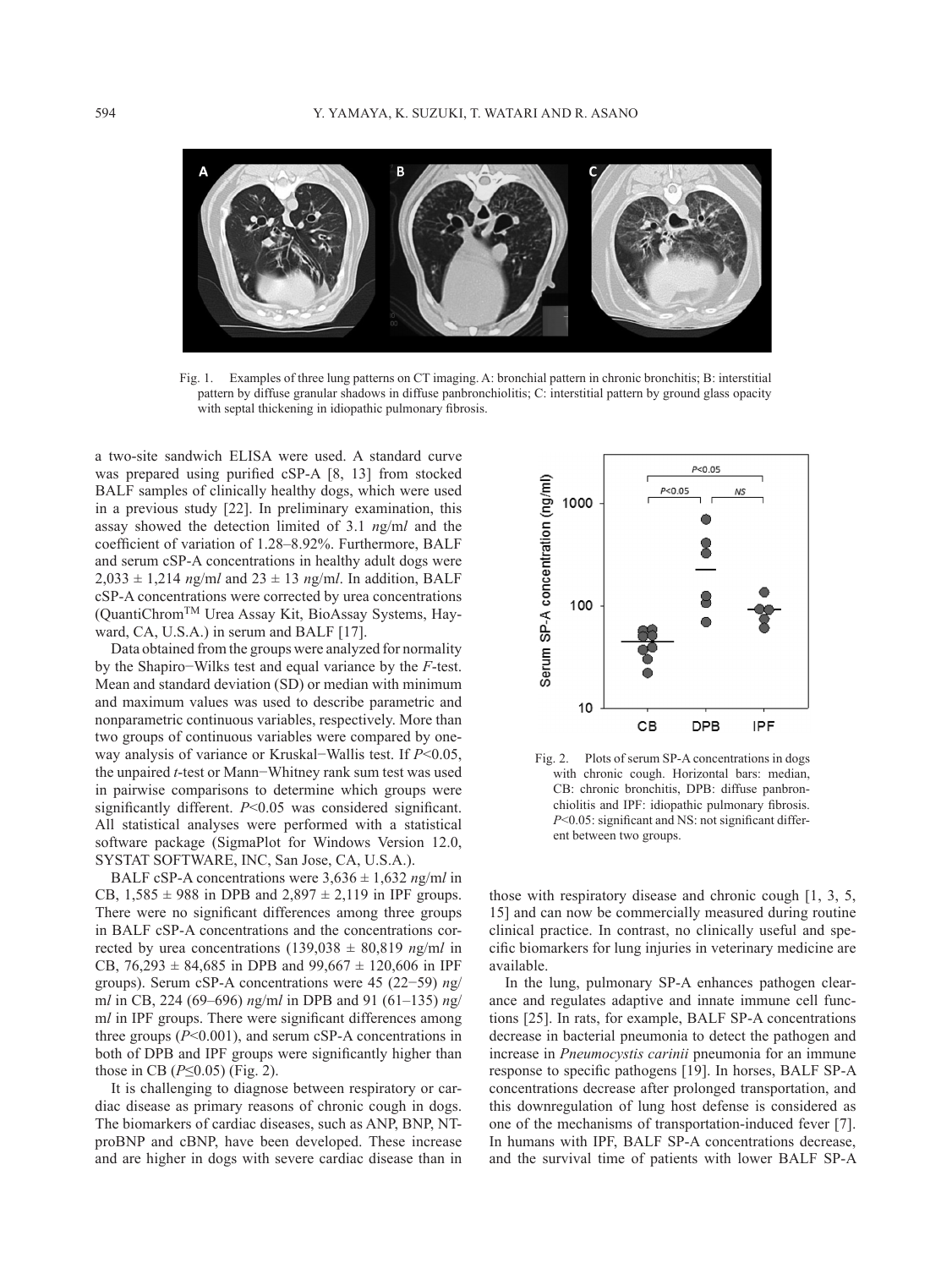concentrations is short [[16](#page-2-11)]. In contrast, serum SP-A concentrations are higher in patients with IPF [\[14\]](#page-2-12) and reflect the disease activity of IPF [[9](#page-2-13)]. In addition, serum SP-A concentrations in patients with other interstitial lung diseases, radiation pneumonitis [\[23\]](#page-3-4) and acute respiratory distress syndrome [[6](#page-2-14)] are higher than those in healthy individuals. In this study, dogs with two types of interstitial lung diseases, DPB and IPF, had the higher serum cSP-A concentrations, and the serum cSP-A concentrations in four dogs with CB were below 49 *n*g/m*l*, the maximum range (mean + 2SD) in those of healthy dogs. Therefore, we considered that the level of SP-A secretions at the lung lesion is similar in bronchial and interstitial lung diseases but the leakage from lung lesions into the bloodstream increases in interstitial lung diseases, and the damaged bronchioles and alveolar walls are probably essential for detecting the increased serum cSP-A concentration.

Our study had several limitations. First, this study is unable to assess the progress of interstitial lung disease, because the lung lobe that BALF was sampled was usually damaged on all of lung fields in DPB and IPF. However, the CT values of lung field in IPF were likely higher than those in DPB. Second, our cases were limited to mild to moderate respiratory diseases, because of the need for bronchoscopy.

In summary, serum cSP-A concentration may be a useful and noninvasive biomarker to indicate the damage of the lung interstitium in dogs with chronic cough.

ACKNOWLEDGMENTS. We are thankful to Dr. S. Hobo of Kagoshima University for teaching us to purify SP-A. In addition, we thank the undergraduate students in the Laboratory of Veterinary Pharmacology, Ms. N. Fujikura, Ms. N. Kanzawa and Ms. A. Koike, for their valuable technical assistance. This study was supported by many interns in the Animal Medical Center and Nihon University Individual Research Grant (2005 & 2008), and we are thankful to members of the Veterinary Comparative Respiratory Society (VCRS) for their suggestions on presentation of our preliminary results at the 26th Annual Symposium of the VCRS meeting, Oklahoma, 2008.

## REFERENCES

- <span id="page-2-8"></span> 1. Asano, K., Masuda, K., Okumura, M., Kadosawa, T. and Fujinaga, T. 1999. Plasma atrial and brain natriuretic peptide levels in dogs with congestive heart failure. *J. Vet. Med. Sci.* **61**: 523–529. [\[Medline\]](http://www.ncbi.nlm.nih.gov/pubmed/10379945?dopt=Abstract) [\[CrossRef\]](http://dx.doi.org/10.1292/jvms.61.523)
- <span id="page-2-1"></span>2. Awasthi, S. 2010. Surfactant protein (SP)-A and SP-D as antimicrobial and immunotherapeutic agents. *Recent Pat. Antiinfect. Drug Discov.* **5**: 115–123. [\[Medline\]](http://www.ncbi.nlm.nih.gov/pubmed/20230362?dopt=Abstract) [\[CrossRef\]](http://dx.doi.org/10.2174/157489110791233559)
- 3. Boswood, A., Dukes-McEwan, J., Loureiro, J., James, R. A., Martin, M., Stafford-Johnson, M., Smith, P., Little, C. and Attree, S. 2008. The diagnostic accuracy of different natriuretic peptides in the investigation of canine cardiac disease. *J. Small Anim. Pract.* **49**: 26–32. [\[Medline\]](http://www.ncbi.nlm.nih.gov/pubmed/18005104?dopt=Abstract)
- <span id="page-2-0"></span> 4. Clements, J. A. 1957. Surface tension of lung extracts. *Proc. Soc. Exp. Biol. Med.* **95**: 170–172. [\[Medline\]](http://www.ncbi.nlm.nih.gov/pubmed/13432025?dopt=Abstract) [\[CrossRef\]](http://dx.doi.org/10.3181/00379727-95-23156)
- 5. DeFrancesco, T.C., Rush, J.E., Rozanski, E.A., Hansen, B.D., Keene, B.W., Moore, D.T. and Atkins, C.E. 2007. Prospective

clinical evaluation of an ELISA B-type natriuretic peptide assay in the diagnosis of congestive heart failure in dogs presenting with cough or dyspnea. *J. Vet. Intern. Med.* **21**: 243−250. [\[Med](http://www.ncbi.nlm.nih.gov/pubmed/17427384?dopt=Abstract)[line\]](http://www.ncbi.nlm.nih.gov/pubmed/17427384?dopt=Abstract) [\[CrossRef\]](http://dx.doi.org/10.1111/j.1939-1676.2007.tb02956.x)

- <span id="page-2-14"></span>6. Greene, K. E., Wright, J. R., Steinberg, K. P., Ruzinski, J. T., Caldwell, E., Wong, W. B., Hull, W., Whitsett, J. A., Akino, T., Kuroki, Y., Nagae, H., Hudson, L. D. and Martin, T. R. 1999. Serial changes in surfactant-associated proteins in lung and serum before and after onset of ARDS. *Am. J. Respir. Crit. Care Med.* **160**: 1843–1850. [\[Medline\]](http://www.ncbi.nlm.nih.gov/pubmed/10588595?dopt=Abstract) [\[CrossRef\]](http://dx.doi.org/10.1164/ajrccm.160.6.9901117)
- <span id="page-2-10"></span> 7. Hobo, S., Yoshihara, T., Oikawa, M. and Jones, J. H. 2001. Surfactant proteins in bronchoalveolar lavage fluid of horses: assay technique and changes following road transport. *Vet. Rec.* **148**: 74–80. [\[Medline\]](http://www.ncbi.nlm.nih.gov/pubmed/12503595?dopt=Abstract) [\[CrossRef\]](http://dx.doi.org/10.1136/vr.148.3.74)
- <span id="page-2-6"></span> 8. Hobo, S., Ogasawara, Y., Kuroki, Y., Akino, T. and Yoshihara, T. 1999. Purification and biochemical characterization of pulmonary surfactant protein A of horses. *Am. J. Vet. Res.* **60**: 169–173. [\[Medline\]](http://www.ncbi.nlm.nih.gov/pubmed/10048546?dopt=Abstract)
- <span id="page-2-13"></span> 9. Honda, Y., Kuroki, Y., Shijubo, N., Fujishima, T., Takahashi, H., Hosoda, K., Akino, T. and Abe, S. 1995. Aberrant appearance of lung surfactant protein A in sera of patients with idiopathic pulmonary fibrosis and its clinical significance. *Respiration* **62**: 64–69. [\[Medline\]](http://www.ncbi.nlm.nih.gov/pubmed/7784711?dopt=Abstract) [\[CrossRef\]](http://dx.doi.org/10.1159/000196393)
- <span id="page-2-2"></span> 10. Ishida, K., Zhu, B., Quan, L., Fujita, M. Q. and Maeda, H. 2000. Pulmonary surfactant-associated protein A levels in cadaveric sera with reference to the cause of death. *Forensic Sci. Int.* **109**: 125–133. [\[Medline\]](http://www.ncbi.nlm.nih.gov/pubmed/10704815?dopt=Abstract) [\[CrossRef\]](http://dx.doi.org/10.1016/S0379-0738(99)00228-5)
- <span id="page-2-3"></span>11. Kambe, M., Ohshimo, S. and Kohno, N. 2007. Immunity tests for respiratory diseases–SP-A, SP-D, KL-6. *Rinsho Byori* **55**: 381–387 (in Japanese). [\[Medline\]](http://www.ncbi.nlm.nih.gov/pubmed/17511270?dopt=Abstract)
- <span id="page-2-4"></span>12. King, R. J., Simon, D. and Horowitz, P. M. 1989. Aspects of secondary and quaternary structure of surfactant protein A from canine lung. *Biochim. Biophys. Acta* **1001**: 294–301. [\[Medline\]](http://www.ncbi.nlm.nih.gov/pubmed/2917154?dopt=Abstract) [\[CrossRef\]](http://dx.doi.org/10.1016/0005-2760(89)90114-8)
- 13. Kuroki, Y. and Akino, T. 1991. Pulmonary surfactant protein A (SP-A) specifically binds dipalmitoylphosphatidylcholine. *J. Biol. Chem.* **266**: 3068–3073. [\[Medline\]](http://www.ncbi.nlm.nih.gov/pubmed/1993679?dopt=Abstract)
- <span id="page-2-12"></span>14. Kuroki, Y., Tsutahara, S., Shijubo, N., Takahashi, H., Shiratori, M., Hattori, A., Honda, Y., Abe, S. and Akino, T. 1993. Elevated levels of lung surfactant protein A in sera from patients with idiopathic pulmonary fibrosis and pulmonary alveolar proteinosis. *Am. Rev. Respir. Dis.* **147**: 723–729. [\[Medline\]](http://www.ncbi.nlm.nih.gov/pubmed/8442609?dopt=Abstract) [\[CrossRef\]](http://dx.doi.org/10.1164/ajrccm/147.3.723)
- 15. Lee, J. A., Herndon, W. E. and Rishniw, M. 2011. The effect of noncardiac disease on plasma brain natriuretic peptide concentration in dogs. *J. Vet. Emerg. Crit. Care (San Antonio)* **21**: 5–12. [\[Medline\]](http://www.ncbi.nlm.nih.gov/pubmed/21288288?dopt=Abstract) [\[CrossRef\]](http://dx.doi.org/10.1111/j.1476-4431.2010.00605.x)
- <span id="page-2-11"></span> 16. McCormack, F. X., King, T. E. Jr., Bucher, B. L., Nielsen, L. and Mason, R. J. 1995. Surfactant protein A predicts survival in idiopathic pulmonary fibrosis. *Am. J. Respir. Crit. Care Med.* **152**: 751–759. [\[Medline\]](http://www.ncbi.nlm.nih.gov/pubmed/7633738?dopt=Abstract) [\[CrossRef\]](http://dx.doi.org/10.1164/ajrccm.152.2.7633738)
- <span id="page-2-7"></span>17. Mills, P. C. and Litster, A. L. 2005. Using urea dilution to standardise components of pleural and bronchoalveolar lavage fluids in the dog. *N. Z. Vet. J.* **53**: 423–428. [\[Medline\]](http://www.ncbi.nlm.nih.gov/pubmed/16317443?dopt=Abstract) [\[CrossRef\]](http://dx.doi.org/10.1080/00480169.2005.36587)
- 18. Pattle, R. E. 1955. Properties, function and origin of the alveolar lining layer. *Nature* **175**: 1125–1126. [\[Medline\]](http://www.ncbi.nlm.nih.gov/pubmed/14394123?dopt=Abstract) [\[CrossRef\]](http://dx.doi.org/10.1038/1751125b0)
- <span id="page-2-9"></span> 19. Qu, J., He, L., Rong, Z., Pan, J., Chen, X., Morrison, D. C. and Li, X. 2001. Alteration of surfactant proteins A and D in bronchoalveolar lavage fluid of *Pneumocystis carinii* pneumonia. *Chin. Med. J.* **114**: 1143–1146. [\[Medline\]](http://www.ncbi.nlm.nih.gov/pubmed/11729507?dopt=Abstract)
- <span id="page-2-5"></span> 20. Sone, K., Akiyoshi, H., Aoki, M., Sugii, S. and Ohashi, F. 2011. Development and validation of a sandwich ELISA for use in measuring concentrations of canine surfactant protein A in serum of dogs. *Am. J. Vet. Res.* **72**: 833–837. [\[Medline\]](http://www.ncbi.nlm.nih.gov/pubmed/21627531?dopt=Abstract) [\[CrossRef\]](http://dx.doi.org/10.2460/ajvr.72.6.833)